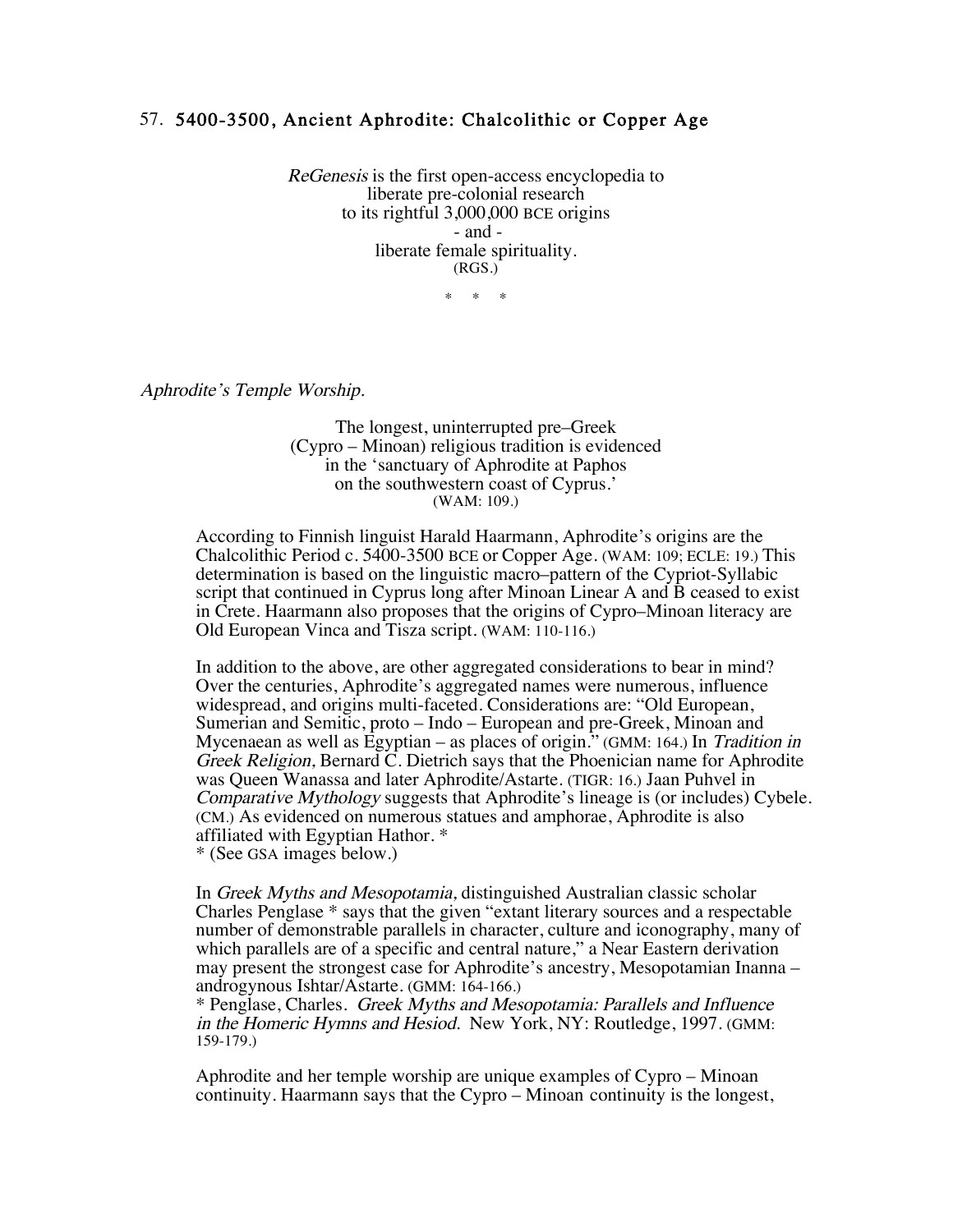uninterrupted pre-Greek religious tradition as evidenced in the "sanctuary of Aphrodite at Paphos \* on the southwestern coast of Cyprus." (WAM: 109.) Evolutive continuity is the name given to this uninterrupted cultural tradition of Aphrodite's attributes and ritual elements. Finds also highlight a repetitive continuity of "the reorganization and reinforcement of Old European customs in the Cyclades and in Crete after a break of several centuries." (WAM: 109.) \* Other sanctuaries in the Greek world include Amathus in Cyprus plus Cythera and Corinth. (TOL: 191.)

Representations of Aphrodite are also multifaceted and thought provoking. Despite closure of Aphrodite's Paphian Sanctuary in 1988 due to archaeological excavations, the sanctuary's black standing conical stone or baetyl \* was in full view at the on-site museum. \*\* To the right of the sacred baetyl is (or was) a rendering of the ancient 'Aphrodite Sanctuary' clearly illustrating that the baetyl was the primary sacred item in her tripartite temple. (See this baetyl plus a Paphos rendering below in the GSA Collection.) Another interesting representation of Aphrodite is the 3000-2500 cruciform goddess that was later absorbed by the Christians c. 600 BCE. (MAHG: 188.) (This signature item from the Nicosia California.) Aphrodite is also one of the cathedra goddesses as evidenced in both the Nicosia Museum and the British Museum. (Extensive discussions and images of the cathedra goddesses–madonnas are throughout the Re-Genesis Encyclopedia as noted below.)

\* (In addition to Greek baetylus/baetyls, note Hebrew Beth el and Phoinikian beit signify the 'house of the divine.')

\*\* Further research in process on recent meteorite studies of ancient black conical stones (baetyls) including: Aphrodite's Palaeo–Paphos Sanctuary; Syrian Elagabal in Emisa or Emesa; Mecca's black Ka'ab, Ka'aba, Kuba, Kube, or Kaabeh (cube) goddess (CAA: 22); Pessinus; Perge; Sidon; Synnada; Tripolis; Cyrrhus; Mallas; Sardis; Pierian Seleucia; Macedonia; Tyre; Attuda; Samothrace, Pola, Palatine, Cybele/Kubaba/Kybele, Pirro Ligorio, plus Nymphaea.

In Re-Genesis are many cross–cultural discussions about the KA, KA/BA, and the Psi/KA. Included are numerous Psi/KA statues from the Enkomi, Kition, Amathus, and Paphos temples of the great goddess standing alone with raised arms or engaged in circle dances. The gesture of raised arms above the head is archetypal of Minoan – Mycenaean Psi madonna figures. \* (TIGR: 15-16; RGS.) Furthermore, this image is common in Egypt and known as the KA (or KA/BA.) Selected interpretations of the KA include: a vital spirit, spiritual essence, or an alternate dwelling place for the spirit after death. (The root translation of KA is generative force or life force. (RAE: 42; RGS.) The Psi/KA posture is also directly related to the ancient tree-pillar culture that is discussed throughout this database. (See the GSA section below.)

\* As in L'Euguelionne, Psi relates to the study of psychology, psychiatry, and psychobiology. (AOW: 46-47; RGS.)

Miroslav Marcovich speaks to Aphrodite's relationship with Isis and the Virgin Mary. \* He says that Greek art c. 530 BCE includes numerous representations of kurotrophic statues of "Venus" \*\* Aphrodite nursing her child Eros. These statues are known as "Venus" lactans as in "Venus" nursing. There are also numerous examples of Isis suckling Horus, including the Isis *lactans* from Caranis, Egypt c. 300 CE. Marcovich further explores the comparison between Aphrodite lactans and Isis *lactans* with the Maria *lactans* such as the Medinet Madi bas – relief c. 500 CE. The archaeological type of Aphrodite lactans is clearly evidenced in the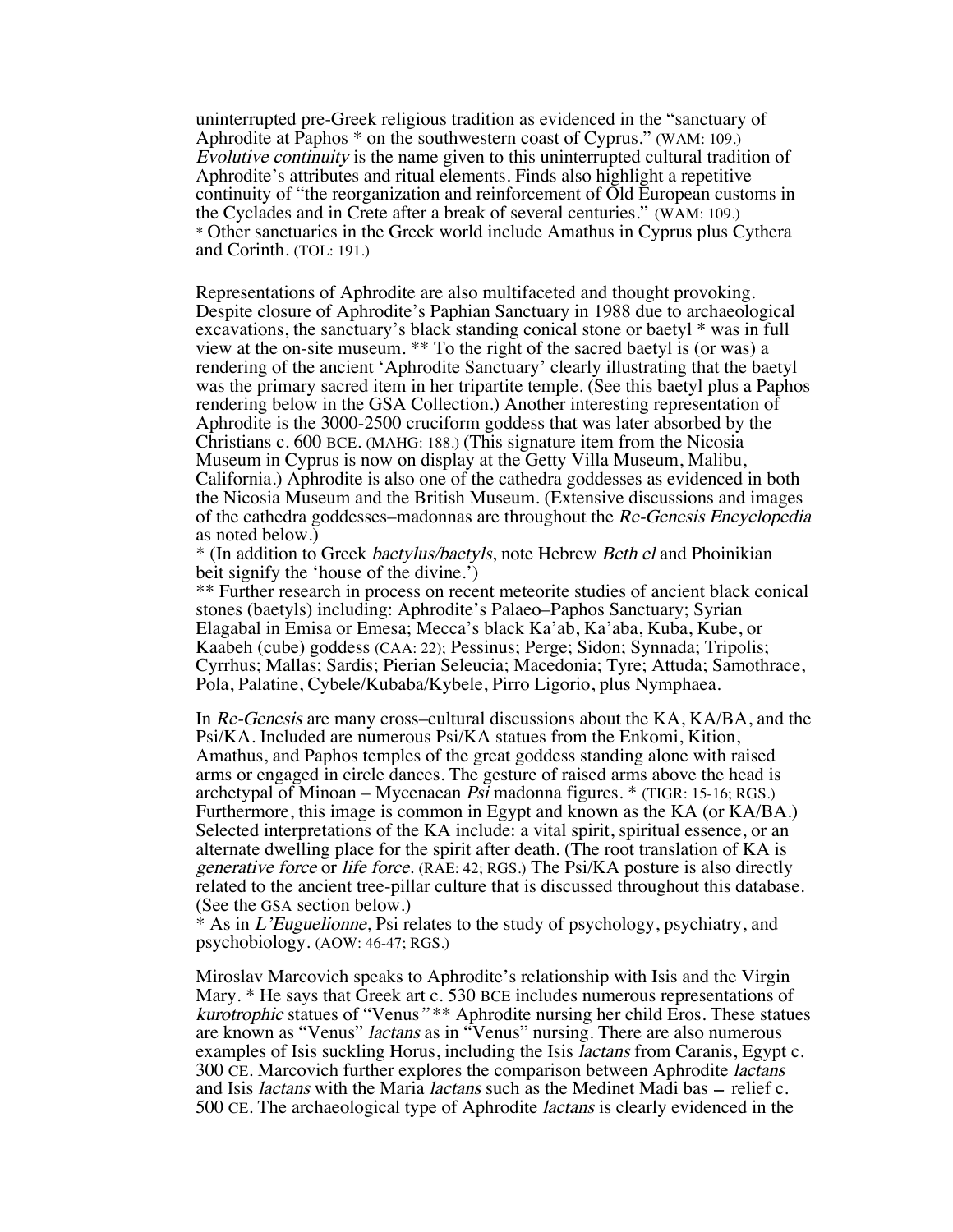Isis and Maria lactans. "As for the syncretism between Aphrodite and Isis, it is an established fact in scholarship today (FIA: 56)."

\* Isis nursing Horus and Mary nursing Christ – child are both examples of "Hieros Gamos from whence a royal sovereign gets her/his power and this is the goddess herself." (APL: 2-23-1999.)

\*\* "Venus" (Medieval Latin Uenus) is a desacralization or desanctification of the great ancestral goddesses and mother–rite cultures.

Further Psi/KA research related to ancient tree-pillar cults:

- Evans, Sir Arthur. The Mycenaean Tree and Pillar Cult and Its Mediterranean Relations: With Illustrations from Recent Cretan Finds. London, England: Macmillan, 1901. (MTPC.)
- James, Edward Oliver. The Tree of Life: An Archaeological Study. Leiden, Netherlands: Brill, 1966. (TOL.)
- Keel, Othmar. Goddesses and Trees, New Moon and Yahweh. Sheffield, England: Sheffield Academic Press, 1998. (GAT.)
- Meekers, Marijke. Sacred Tree on Cypriote Cylinder Seals. Nicosia, Cyprus: Report of the Department of Antiquities Cyprus, 1987. 66-76. (STCC.)

 Further research on Psi/KA figures with arms raised relative to various interpretations including stylized horns/female uterus: 25,000, Caravanserai, Trade Routes, and Dark Mothers; 15,000-12,000, Lascaux Cave; 10,000, Grotta dell'Addaura; 7000-5000, Early Neolithic Crete; 5500-3500, Cucuteni (Tripolye) Culture, Eastern Europe; 4000, Nile Bird Goddess, Egypt; 2000-1450, Middle Bronze Age, Crete/Chthonian Peak Temple (Palace) Period/Middle Minoan Period (MM IA-MMII); 2,000, Asherah; 1900-1800, Dawning of the African Alphabet and the Aniconic Goddess Triangle; 1500, Lachish Ewer, Triangle, and Menorah; 1400-1000, Post Palace Period; 900-800, KA Goddess, Salamis, Cyprus; 800, Tanit (also Taanit, Ta'anit, Tannit, or Tannin); and 664-525, Neith and Black Virgin at Sais Temple, Egypt. (RGS.)

Also for related discussions about bucranium, fallopian tubes; Horns of Consecration (or 'celebratory sun posture'), plus Psi/KA goddesses: 15,000-12,000, Lascaux Cave; 13,000-11,000, Altamira Cave; 7000-5000, Early Neolithic Crete; and 2600-2000, Early Bronze Age, Crete, Chthonian \* Prepalatial/Early Minoan (EM I-III). (RGS.)

\* (Earth mother, Chthonia.)

Further research on writing plus Vinca – and – Tisza sacred script: 5500-5000, Old European Writing Examples from Sicily; 5300-4300, Climactic Phase and Script in Old Europe; 5000-4900, Inanna, Uruk, and Mesopotamia; 3400-2900, Mesopotamian Writing from the Protoliterate Period; 3100-2600, Proto Bronze<br>Age Crete, Writing and Heroes; 3250, Scorpion Tableau, Earliest Egyptian Proto-Hieroglyphics; 3100-2600, Proto Bronze Age Crete, Writing and Heroes; 3000-2000, Anatolia; 3000, First Dynasty, Egypt; 2300 Sumerians Transitions; 2000-1450, Middle Bronze Age Crete; 2000, Asherah; 1900-1800, Dawning of th African Alphabet and Aniconic Goddess Triangle; 1600, Mycenaeans Dominant on Greek Mainland; 1100-800, Iron Age; 1100-800, Mediterranean Dark Ages; 668-626, Sumerian Mythology; and 500-400, Classical Greek Era and Leading Male Authors. (RGS.)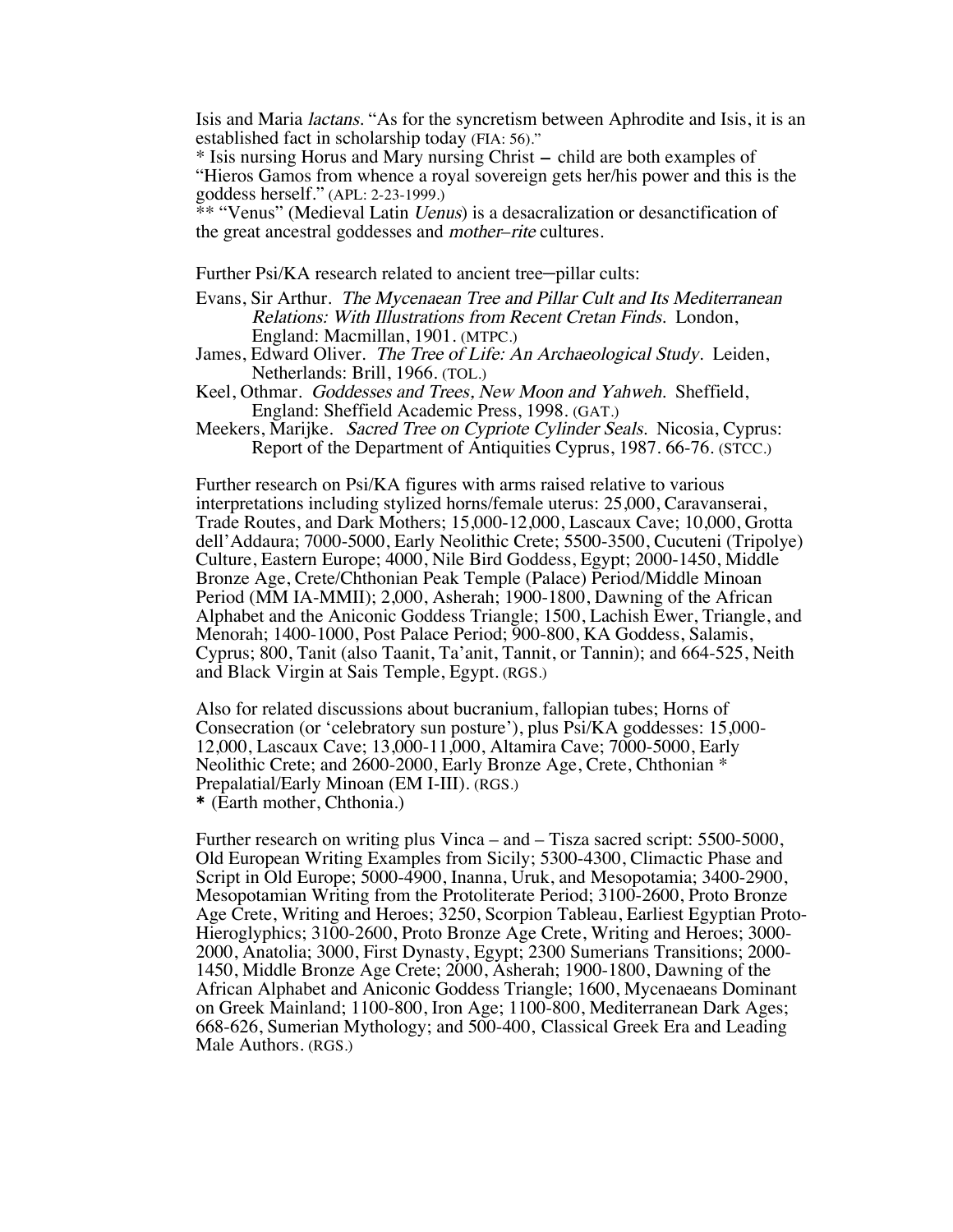Further Cypro-Minoan, Classical Cypriot, Cretan hieroglyphic Linear A and B research that supports a systemic affinity with the 'cultural milieu of Western Asia' (including Vinca – and – Tisza):

- Dexter, Miriam Robbins. "The Frightful Goddess: Birds, Snakes and Witches." Varia on the Indo–European Past: Papers in Memory of Marija Gimbutas. Eds. Miriam Robbins Dexter, and Edgar C. Polomé. Journal of Indo-European Studies Monograph No. 19 (1997): 124-151. (FG.)
- Finkelberg, Margalit. Greeks and Pre-Greeks: Aegean Prehistory and Greek Heroic Tradition. Cambridge, England: Cambridge University Press, 2005. 54-64. (GPG.)
- Fox, Margalit. The Riddle of the Labyrinth: The Quest to Crack an Ancient Code. New York, NY: Harper Collins, 2013. (RL.)
- Gimbutas, Marija Alseikaite. The Civilization of the Goddess: The World of Europe. San Francisco, CA: Harper, 1991. 35-41, 52, 309, and 319. (COG.)
	- . The Living Goddesses. Supplemented and Ed. by Miriam Robbins Dexter. Berkeley, CA: University of California Press, 1999. Proof copy. xvii; 48-54; 218, n.1. (TLG.)
- Haarmann, Harald. Early Civilization and Literacy in Europe: An Inquiry into Cultural Continuity in the Mediterranean World. New York, NY: Mouton de Gruyter, 1996. (ECLE.)
- \_\_\_\_\_. "Writing in the Ancient Mediterranean: The Old European Legacy." From the Realm of the Ancestors: An Anthology in Honor of Marija Gimbutas. Ed. Joan Marler. Manchester, CT: Knowledge, Ideas and Trends, Inc., 1997. 108-121. (WAM.)
	- \_\_\_\_\_. Ancient Knowledge, Ancient Know-How, Ancient Reasoning: Cultural Memory in Transition, from Prehistory to Classical Antiquity and Beyond. Amherst, NY: Cambria Press, 2013. (AN.)
- Marler, Joan, Ed. The Danube Script: Neo-Eneolithic Writing in Southeastern Europe. Sebastopol, CA: Institute of Archaeomythology, 2008. (TDS.)
- Marler, Joan, and Miriam R. Dexter, Eds. Signs of Civilization: Neolithic Symbol System of Southeast Europe. Novi Sad, Hungary: Institute of Archaeomythology, 2009. (SC.)
- Robinson, Andrew. The Man Who Deciphered Linear B: The Story of Michael Ventris. New York, NY: Thames & Hudson, 2002. (MWD.)

Further considerations on deep evolutionary linguistics:

Shryock, Andrew, Daniel L. Smail, and Timothy K. Earle. Deep History: The Architecture of Past and Present. Berkeley, CA: University of California Press, 2011: 103-127. (DH.)

Further Cypriot discoveries including Aphrodite:

- Karageorghis, Jacqueline. Kypris: The Aphrodite of Cyprus: Ancient and Archaeological Evidence. Nicosia, Cyprus: A.G. Leventis Foundation, 2005. (K.)
- Vagnetti, Lucia. "Stone Sculpture in Chalcolithic Cyprus." Bulletin of the American Schools of Oriental Research No. 282/283, Symposium: Chalcolithic Cyprus (May-Aug. 1991): 139-151. (SSCC.)

Archaeomythology (Diversity) Method: A brief selection of Neolithic Europe/Old European works that highlight archaeology, mythology, proto – script including logographic or ideographic writing, linguistics, signs, symbols, folksongs, and other matristic considerations that may challenge perennial silos and other dominant endeavors.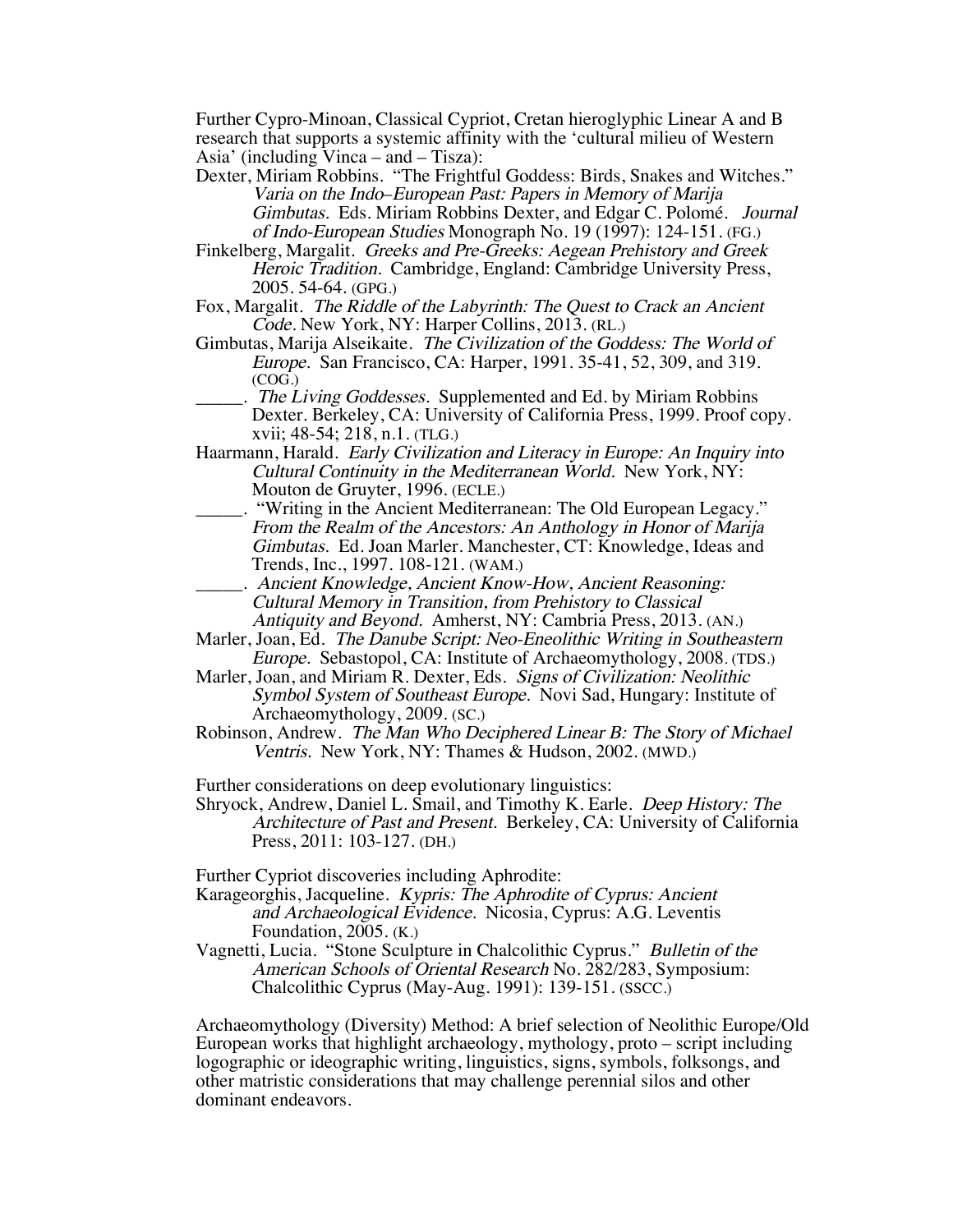- Biggs, Sharon M. The Silo Effect: Invisible Barriers That Can Destroy Organizational Teams. San Bernardino, CA: no pub., 2014. (TSE.)
- Cavalli-Sforza, Luigi Luca, and Francesco Cavalli-Sforza. The Great Human Diasporas: The History of Diversity and Evolution. New York, NY: Helix Books, 1995. (GHD.)
- Cavalli-Sforza, Luigi Luca. "Genetic Evidence Supporting Marija Gimbutas' Work on the Origin of Indo-European People." From the Realm of the Ancestors: An Anthology in Honor of Marija Gimbutas. Ed. Joan Marler. Manchester, CT: Knowledge, Ideas and Trends, Inc., 1997. 93-101. (GE.)
- Eisler, Riane Tennenhaus. The Chalice and the Blade: Our History, Our Future. San Francisco: Harper and Row, 1987. (CB.)

"Rediscovering Our Past, Reclaiming Our Future: Toward a New Paradigm for History." From the Realm of the Ancestors: An Anthology in Honor of Marija Gimbutas. Ed. Joan Marler. Manchester, CT: Knowledge, Ideas and Trends, Inc., 1997. 335-349. (ROP.)

- \_\_\_\_\_. "The Battle Over Human Possibilities: Women Men, and Culture Transformation." Societies of Peace: Matriarchies Past, Present and Future: Selected Papers, First World Congress on Matriarchal Studies, 2003, Second World Congress on Matriarchal Studies, 2005. Ed. Göttner-Abendroth, Heide. Toronto, Canada: Inanna Publications, 2009. 269- 282.(BOH.)
- Gimbutas, Marija Alseikaite. The Language of the Goddess. San Francisco, CA: Harper San Francisco, 1989. (LOG.)
	- \_\_\_\_\_. The Civilization of the Goddess: The World of Europe. San Francisco, CA: Harper, 1991. 43, 47-49. (COG.)
- "Three Waves of the Kurgan People into Old Europe, 4500-2500 B.C." Eds. Miriam Robbins Dexter, and Karlene Jones-Bley. Journal of Indo-European Studies Monograph No. 18 (1997): 240-268. (TWKP.)
- Haarmann, Harald. Early Civilization and Literacy in Europe: An Inquiry into Cultural Continuity in the Mediterranean World. New York, NY: Mouton de Gruyter, 1996. (ECLE.)
	- \_\_\_\_\_. Ancient Knowledge, Ancient Know-How, Ancient Reasoning: Cultural Memory in Transition, from Prehistory to Classical Antiquity and Beyond. Amherst, NY: Cambria Press, 2013. (AN.)
- Journey of Man. Dir. Jennifer Beamish. Eds. Clive Maltby, Gregers Sall, and Spencer Wells. Tigress Productions, Public Broadcasting Service (U.S.), et al. 1 videodisc (120 min.) PBS Home Video, 2004. (JOM.)
- Keller, Mara Lynn. "The Interface of Archaeology and Mythology: A Philosophical Evaluation of the Gimbutas Paradigm." From the Realm of the Ancestors: An Anthology in Honor of Marija Gimbutas. Ed. Joan Marler. Manchester, CT: Knowledge, Ideas and Trends, Inc., 1997. 381- 398. (IAM.)
- Mallory, James P. In Search of the Indo-Europeans: Language, Archaeology and Myth. London, England: Thames and Hudson, 1990. (SIE.)
- Marler, Joan, Ed. From the Realm of the Ancestors: An Anthology in Honor of Marija Gimbutas. Manchester, CT: Knowledge, Ideas and Trends, Inc., 1997. (FRA.)
	- \_\_\_\_\_. The Danube Script: Neo-Eneolithic Writing in Southeastern Europe. Institute of Archaeomythology, 2008. (TDS.)

Marler, Joan. "The Iconography and Social Structure of Old Europe: The Archaeomythological Research of Marija Gimbutas." Societies of Peace: Matriarchies Past, Present and Future: Selected Papers, First World Congress on Matriarchal Studies, 2003, Second World Congress on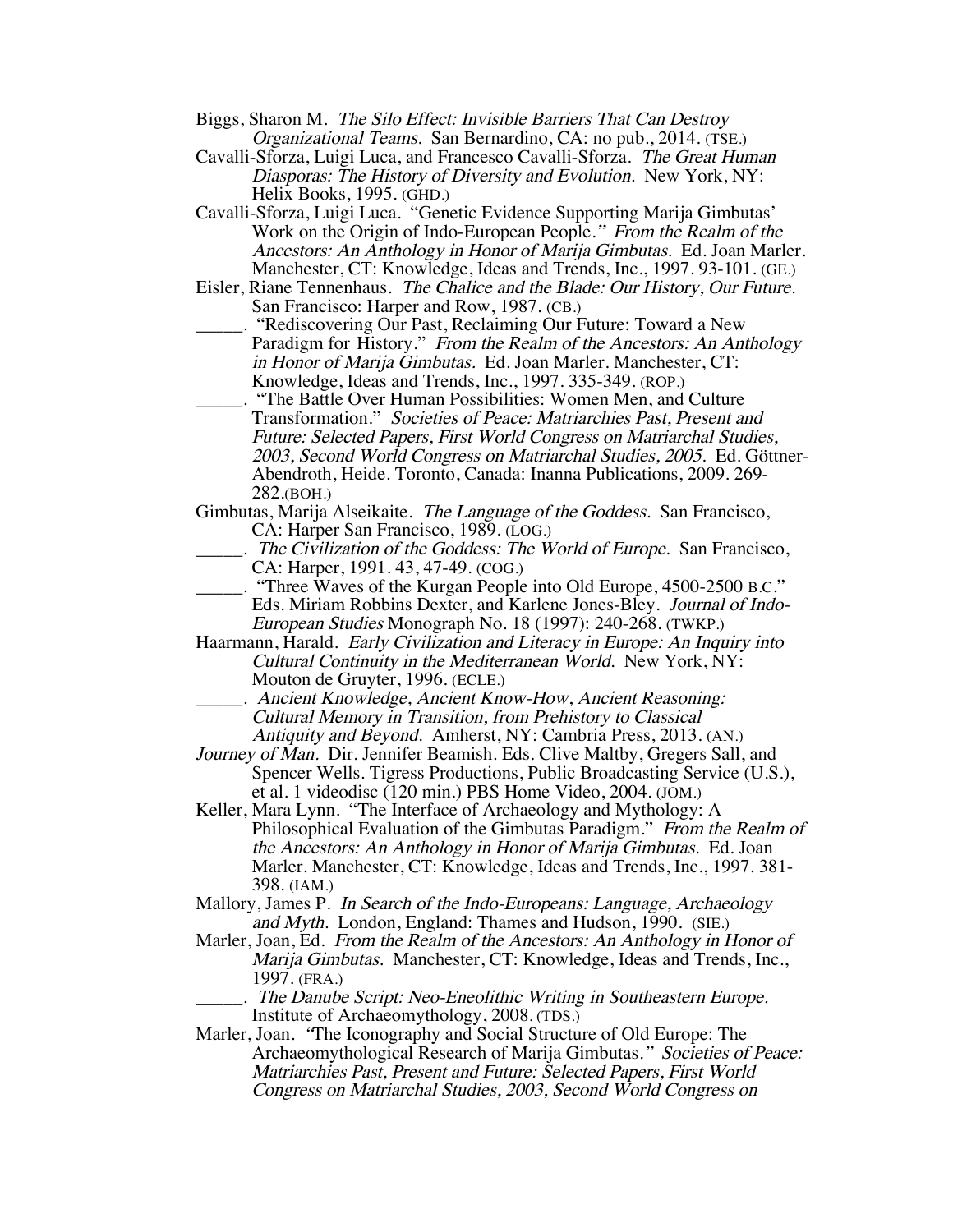Matriarchal Studies, 2005. Ed. Göttner-Abendroth, Heide. Toronto, Canada: Inanna Publications, 2009. (ISS.)

- Marler, Joan, and Miriam R. Dexter, Eds. Signs of Civilization: Neolithic Symbol System of Southeast Europe. Novi Sad, Hungary: Institute of Archaeomythology, 2009. (SC.)
- Meador, Betty De Shong. A Sagidda of Inanna. Tran. Betty De Shong Meador. Handout for "Inanna," CIIS Workshop, 11-17-1996. (ASOI.) . Inanna: Lady of the Largest Heart. Austin, TX: University of Texas Press, (2000). (ILLH.)
- Metzner, Ralph. The Well of Remembrance: Rediscovering the Earth Wisdom Myths of Northern Europe. Boston, MA: Shambhala, 1994. (WOR.)
- Poruciuc, Adrian. Prehistoric Roots of Romanian and Southeast European Traditions. Eds. Joan Marler, and Miriam R. Dexter. Sebastopol, CA: Institute of Archaeomythology, 2010. (PRR.)
- Reason, Peter. Participation in Human Inquiry. London, England: Sage, 1994. (PHI.)
- Shannon, Laura. "Women's Ritual Dances: An Ancient Source of Healing in Our Times." Eds. Leseho, Johanna, and Sandra McMaster. Dancing on the Earth: Women's Stories of Healing and Dance. Forres, Scotland: Findhorn Press, 2011. 138-157. (WRD.)
- Spretnak, Charlene. "Beyond Backlash: An Appreciation of the Work of Marija Gimbutas." Journal of Feminist Studies in Religion 12.2 (Fall 1996): 91-98. (BBAW.)
- Swimme, Brian. The Hidden Heart of the Cosmos: Humanity and the New Story. Maryknoll, NY: Orbis Books, 1996. (HHTC.)
- Swimme, Brian, and Thomas Berry. *The Universe Story: From the Primordial* Flaring Forth to the Ecozoic Era. San Francisco, CA: Harper San Francisco, 1992. (TUS.)
- Wade, Nicholas. "The Tangled Roots of English: Proto-Indo-European, the Precursor to Many Languages, May Have Been Spread by Force, Not Farming." New York Times, Feb. 24, 2015: Di, D6. (TRE.)
- Winn, Milton M. The Signs of Vinca Culture: An Internal Analysis: Their Role, Chronology and Independence from Mesopotamia. Los Angeles, CA: University of California, 1973. (PW.)
- Winn, Shan M. M. Pre-writing in Southeastern Europe: The Sign System of the Vinca Culture, ca. 4000 B.C. Calgary, Canada: Western Publishers, 1981. (PW2.)

Alternate considerations include:

Brian Hayden, 2002; Ian Hodder in "Scientific American," 2004; Conkey and Tringham, 1994; Colin Renfrew, 2003; Goodison and Morris, 1998; and Michael Balter, 2005.

Further research:

- Anthony, David W. The Horse, the Wheel, and Language: How Bronze–Age Bronze–Age Rider from the Eurasian Steppes Shaped the Modern World. Princeton, NJ: Princeton University Press, 2007. (HWL)
- Rigoglioso, Marguerite. "The Disappearing of the Goddess and Gimbutas: A Critical Review of The Goddess and the Bull." Journal of Archaeomythology 3.1 (Spring-Summer 2007): 95-105. (DGG.)

According to M. M. Winn (PW), \* the emergence of sacred script in the Vinca – Tisza culture includes:

a) V (chevron): 35; 72; 79; 142; 231,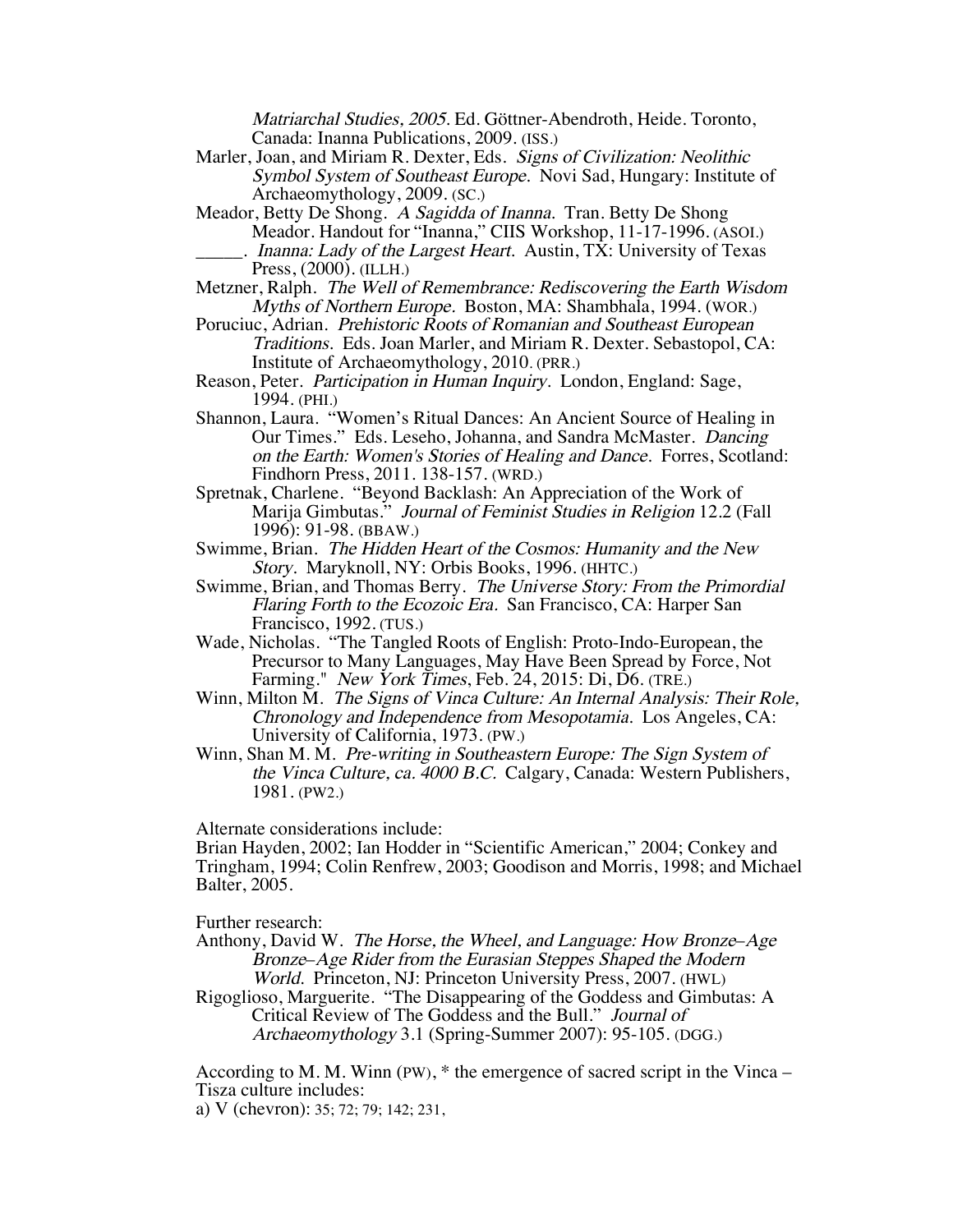- b) V with small centered vertical line: 82; 97; 142; 189; 142; 353,
- c) double V (chevron): 97-98; 144,
- d) labyrinth: 100; 155; 351; 410,
- e) single spiral labyrinth: 45; 155; 333,
- f) spiral: 261,
- g) triangle: 88; 114; 121; 186; 231,
- h) concentric circle and dot: 90; 119; 148; 313,
- i) KA: 41; 80; 119; 151; 180,
- j) double-axe (labrys): 184, \*\*
- k) tryfus (triske triskele): 245; 321,
- l) double goddess: 327,
- m) V (chevron) with emerging bush: 366,
- n) Vinca and Uruk script comparisons: 218-220 and Chapter VII, and
- o) M (amniotic fluid or Egyptian and Greek  $mu =$  water): 35; 119; 353. \*\*\*
- \* The above is in addition to the many other authors cited throughout  $Re$
- -Genesis including Gimbutas. (GGE; LOG; WCG; TKC; BBA; TFW; TWKP; TAW; TLG.)
- \*\* Interpretations of the labrys include: the labia; butterfly; chrysalises; double- axe; and figure 8. (Also see Native American Banner stones.)

\*\*\* According to the Darnells (1999), M is the hieroglyphic for water and later the Semitic letter M. (DOE.) Also, according to Gimbutas (1989), "the aquatic significance of the M sign seems to have survived in the Egyptian hieroglyph M, mu, meaning water, and in the ancient Greek letter M, mu." (LOG: 19.) (OG: 11.) (Addendum. For images of Vinca (Central Balkans) signs and symbols, see Google Images and use the phrase: "Jela Transylvania Neolithic sign.")

For further symbolic writing systems, cave engravings and gender emergence: Caldwell, Duncan. "Supernatural Pregnancies: Common Features and New

Ideas Concerning Upper Paleolithic Feminine Imagery." Arts & Cultures. Geneva, Switzerland: Barbier-Mueller Museums, 2010. 52-75. (SPC.)

- Christ, Carol P. "Why Women Need the Goddess: Phenomenological, Psychological, and Political Reflections." Womanspirit Rising: A Feminist Reader in Religion. Eds. Carol P. Christ, and Judith Plaskow. San Francisco, CA: Harper & Row, 1979. 71-86. (WWN.)
- Clottes, Jean, and J. David Lewis-Williams. The Shamans of Prehistory: Trance and Magic in the Painted Caves. Trans. Sophie Hawkes. New York, NY: Harry N. Abrams, 1998. (SOP.)
- Conroy, L. P. "Female Figurines of the Upper Paleolithic and the Emergence of Gender." Women in Archaeology: A Feminist Critique. Eds. Hilary du Cros and Laurajane Smith. Canberra, Australia: Dept. of Prehistory, Research School of Pacific Studies, Australian National University, 1993. 153-160. (FF.)
- Jabr, Ferris. "Ars Longa." New York Times Magazine, Dec. 7, 2014: 18, 20. (ARSL.)
- Joan, Eahr Amelia. "Ochre's Living Lineage: The Gyne-Morphic Bloodline of Spirituality." 2017. (OLL.)
- Marler, Joan, and Miriam R. Dexter, Eds. Signs of Civilization: Neolithic Symbol System of Southeast Europe. Novi Sad, Hungary: Institute of Archaeomythology, 2009. (SC.)
- McCoid, Catherine Hodge and LeRoy D. McDermott. "Toward Decolonizing Gender." American Anthropologist 98.2 (Jun. 1996): 319-326. (TDG.)
- Rubin, Alissa J. "A Mirror of Subterranean Wonders: Replica of Chauvet Cave Bristles with Lifelike Paintings." New York Times, Apr. 25, 2015: C1-C2. (MSW.)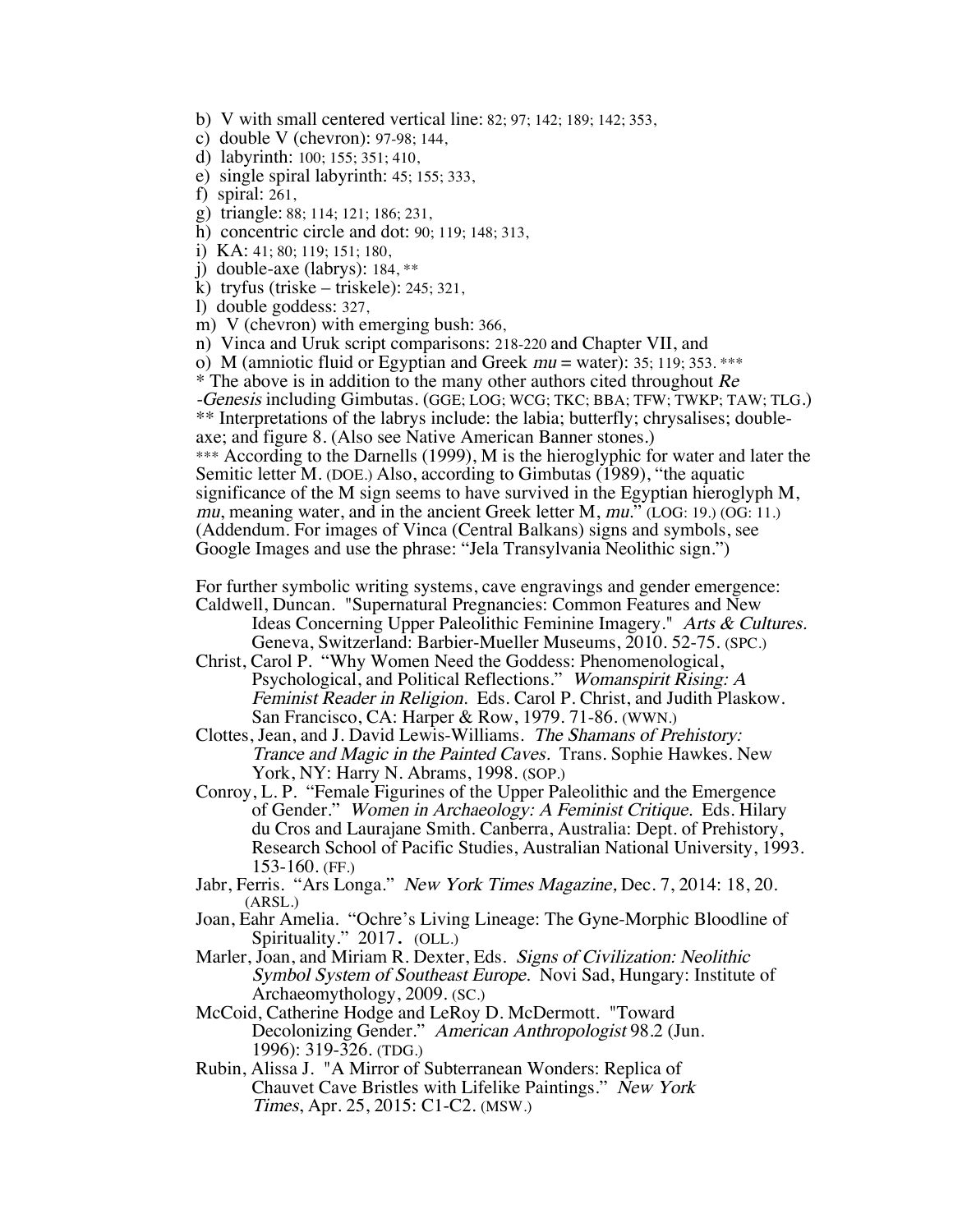Tedlock, Barbara. The Woman in the Shaman's Body: Reclaiming the Feminine in Religion and Medicine. New York, NY: Bantam Books, 2005. (WSB.)

Further research on the Virgin Mary: 1479-1425, Tuthmosis III Egyptian King; and 664-525, Neith and Temple at Sais, Egypt. (RGS.) (Also see CE entries: 37- 48, Mary and Pagan Goddesses; 325, Council of Nicaea and Goddesses and Gods; 386, Pagan Rites Banned; 391, Roman Pagan Rites Attacked; 431, Council of Ephesus and Virgin Mary, Anatolia;  $12^{\omega}$  and  $13^{\omega}$  Centuries: Cult of the Virgin Mary; 1555, Council of Trent; and 1954, Virgin Mary.) (RG.)

Further research about subsumed female – identified shrines and iconography: 12,000, Pamukkale/Hierapolis, Anatolia (Central Turkey); 1290-1223, Abu Simbel, Egypt; 1000, Ephesus, Anatolia; 700-550, Apollo at Delphi and Didymaion, 370, Isis and Philae, Egypt; 664-525, Neith and the Black Virgin Mary Temple at Sais, Egypt; and 88, Aphrodisias, Turkey. (RGS.)

Further research on cathedra goddesses: 8300-4500, Sha'ar Hagolan (Sha'ar HaGolan); 7250-6150, Çatal Hüyük, Anatolia; 7100-6300, Cathedra Goddess of the Beasts; 5500-3500, Cucuteni (Tripolye) Culture, Eastern Europe; 4400-2500, Olympus Hera; 4000-3000, Egypt, Africa, and Cathedra Goddesses; 3250, Scorpion Tableau, Earliest Egyptian Proto-Hieroglyphics; 3000-2000, Anatolia, Kubaba and the Hittites; 2500, Inanna, Holder of the Me; 2000, Asherah; 900, Taanach, Canaanite Libation Stand; 800-700, Kuntillet Ajrud and Khirbet El-Qom; 750-650, Cybele and King Midas, Anatolia; 550, Cathedra Goddess Kourotrophos, Megara Hyblaea, Sicily; and 400, Cathedra Goddess Isis. (RGS.)

Further Aphrodite research: (RGS 88, Aphrodisias, Turkey.)

IMAGE: CYPRUS MAP. PHOTO: © GSA. DESCRIPTION: CYPRUS MAP. SLIDE LOCATION CYPRUS, SHEET 1, ROW 1, SLEEVE 4, SLIDE #26, BCE. CU CYP S1 R1 SL4 S26 SHOT ON LOCATION: BRITISH MUSEUM: LONDON, ENGLAND. NOTE 1: FIELDWORK PROJECT 1998-2002.

IMAGE: SALAMI CIVIC CENTER: CYPRUS. PHOTO: © GSA. DESCRIPTION: SALAMI CIVIC CENTER. SLIDE LOCATION CYPRUS, SHEET 1, ROW 2, SLEEVE 1, SLIDE #28, BCE. CU\_CYP\_S1\_R2\_SL1\_S28 SHOT ON LOCATION: CYPRUS. NOTE 1: PALAESTRA, GYMNASIUM, THEATER PLUS AMPHITHEATER. NOTE 2: FIELDWORK PROJECT 1988.

IMAGE: APHRODITE'S BIRTH ROCK: CYPRUS. PHOTO: © GSA. DESCRIPTION: AERIAL VIEW OF APHRODITE'S BIRTH ROCK. SLIDE LOCATION CYPRUS, SHEET 2, ROW 1, SLEEVE 3, SLIDE #23, BCE. CU\_CYP\_S2\_R1\_SL3\_S23. SHOT ON LOCATION: APHRODITE'S BIRTH ROCK: CYPRUS. NOTE 1: FIELDWORK PROJECT 1988.

IMAGE: CRUCIFORM GODDESS: SOUSKIOU, CYPRUS. PHOTO: © GSA. DESCRIPTION: CRUCIFORM WITH OUTSTRETCHED ARMS AND KNEES SLIGHTLY BENT. SLIDE LOCATION KARVON, IPHOTO, GETTY IMAGES 2011: (PREVIOUSLY MOBILEME GALLERY), SHEET , ROW , SLEEVE , IMAGE #DSCN2758, 2700-2500 BCE. SHOT ON LOCATION: GETTY VILLA MUSEUM: MALIBU, CALIFORNIA: IMAGE TBD. NOTE 1: FIELDWORK PROJECT 2011.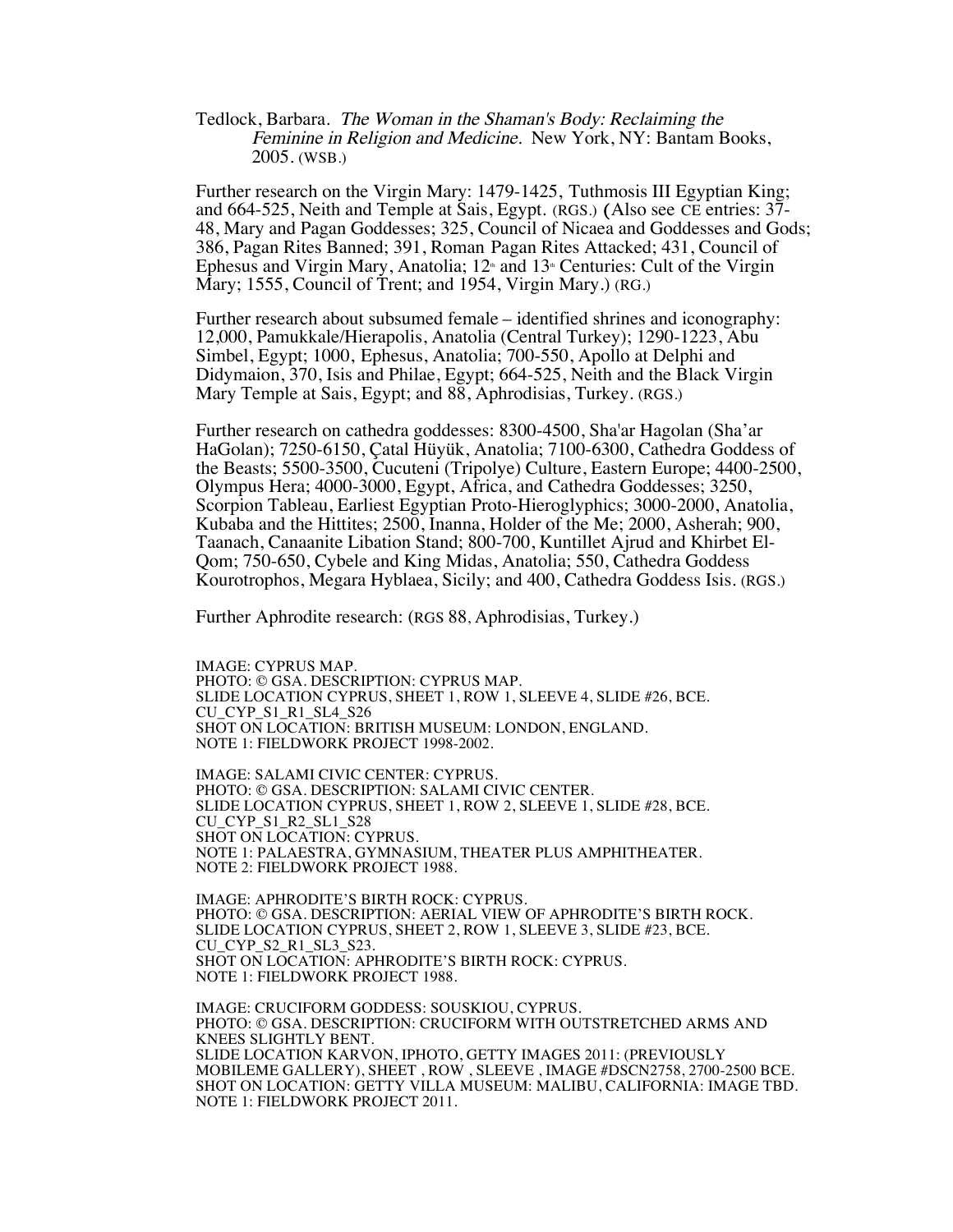PHOTO NOTE: ILLUSTRATOR, CHRISI KARVONIDES.

IMAGE: CRUCIFORM DEITY FROM YIALIA OR POMOS: CYPRUS, GREECE. PHOTO: © GSA. DESCRIPTION OF DEITY IN KA POSTURE WEARING A CRUCIFORM NECKLACE WITH HEAD TILTED BACK AND KNEES SLIGHTLY BENT: FROM REGION OF YIALIA OR POMOS, CYPRUS. (SSCC: 141.)

SLIDE LOCATION CYPRUS, SHEET 2, ROW 4, SLEEVE 4, SLIDE #19, C. 3000-2500 BCE. CU CYP S2 R4 SL4 S19.

SHOT ON LOCATION: CYPRUS ARCHAEOLOGICAL MUSEUM: NICOSIA, CYPRUS. NOTE 1:

THE ENTIRE BODY OF THE GODDESS IS REPRESENTED IN THE MEGALITHIC TOMBS OF WESTERN EUROPE, WHOSE SHAPE SHEDS AN INTERESTING LIGHT ON THE LATER CRUCIFORM CATHEDRALS OF EUROPE. PLANS OF TOMBS INSIDE CAIRNS. THE NEOLITHIC PASSAGE-GRAVE CULTURE OF IRELAND (CARROWKEEL, COUNTY SLIGO, NW IRELAND); 2<sup>nd</sup> HALF 4<sup>th</sup> MILL. B.C (LOG: 153, FIG. 236).

NOTE 2: (ALSO LOG: 104, FIG. 170.)

NOTE 3: FIELDWORK PROJECT 1986.

IMAGE: CRUCIFORM LABYRINTH: CO. WICKLOW, IRELAND. PHOTO: © GSA. DESCRIPTION: CRUCIFORM LABYRINTH FROM CO. WICKLOW NR. HOLLYWOOD. SLIDE LOCATION IRELAND, SHEET 1, ROW 4, SLEEVE 1, SLIDE #16, 6 C. CE. CO IRE S1 R4 SL1 S16.

SHOT ON LOCATION: NATIONAL MUSEUM OF IRELAND: DUBLIN, IRELAND. NOTE 1: SIMILAR LABYRINTH DESIGN TO THE HOPI INDIAN SPIRAL AND MINOAN COIN. (TK: 83.)

NOTE 2: FIELDWORK PROJECT 1989.

IMAGE: KA (ANKH) CIRCLE DANCE: CYPRUS, GREECE. PHOTO: © GSA. DESCRIPTION: PSI/KA FEMALES WITH RAISED ARMS IN CIRCLE DANCE, CYPRUS, GREECE. SLIDE LOCATION CYPRUS, SHEET 5, ROW 1, SLEEVE 4, SLIDE #18, 350-300 BCE. CU CYP S5 R1 SL4 S18. SHOT ON LOCATION: CYPRUS ARCHAEOLOGICAL MUSEUM: NICOSIA, CYPRUS. NOTE 1: LAURA SHANNON'S "WOMEN'S RITUAL DANCE." (WRD: 138-157.)

NOTE 2: FIELDWORK PROJECT 1988.

IMAGE: KA FEMALE WITH RAISED ARMS AT THE VILLA OF MYSTERIES: POMPEII, ITALY.

PHOTO: © GSA. DESCRIPTION: DANCING FEMALE WITH RAISED ARMS (KA POSITION) AT VILLA OF MYSTERIES, POMPEII, ITALY.

SLIDE LOCATION ITALY, SHEET 6, ROW 3, SLEEVE 3, SLIDE #33, BCE. CO\_MIT\_S6\_R3\_SL3\_S33

SHOT ON LOCATION: POMPEII, ITALY.

NOTE 1: "THE GESTURE OF RAISED ARMS ABOVE THE HEAD IS ARCHETYPAL OF MINOAN – MYCENAEAN PSI MADONNA FIGURES" (TIGR: 15-16; RGS). (SOURCE: ENTRY ABOVE.)

NOTE 2: FOR MORE RECENT POMPEIAN STYLE WALL PAINTING, SEE THE  $21<sup>st</sup>$ CENTURY ARCHAEOLOGICAL DISCOVERIES IN ARLES, FRANCE, AT THE MUSEUM AT ANCIENT ARLES.

NOTE 3: FIELDWORK PROJECT 1987.

IMAGE: APHRODITE'S BLACK TRIANGULAR STONE (EGYPTIAN KA/ANKH) COIN FROM THE PAPHIAN SANCTUARY: KOUKLIA, CYPRUS. PHOTO: ©. DESCRIPTION: COIN OF APHRODITE'S BLACK TRIANGULAR (VULVA-SHAPE) BAETYL (STONE), PAPHIAN SANCTUARY IN KOUKLIA, CYPRUS. (TRIANGLE/ANKH = FEMALE SIGN OF LIFE.) SLIDE LOCATION CYPRUS, SHEET 3, ROW 2, SLEEVE 2, SLIDE #2, 198-217 AD. CU\_CYP\_S3\_R2\_SL2\_S2. SHOT ON LOCATION: BRITISH MUSEUM: LONDON, ENGLAND. NOTE 1: COMPARISON ALSO NOTED AT KING TUT EXHIBIT, DE YOUNG MUSEUM (SF CA) ON 6-27-09.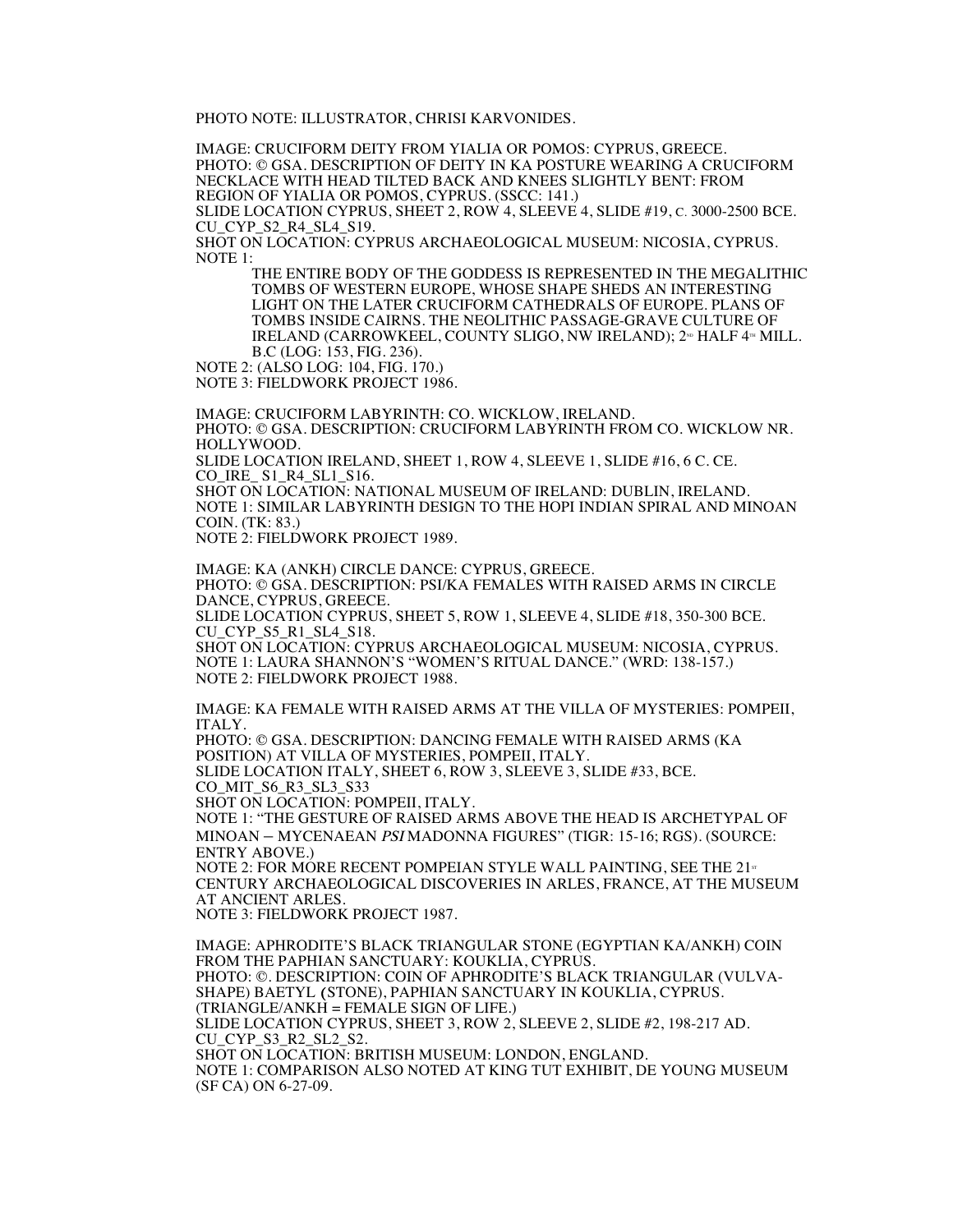NOTE 2: AN ICONOGRAPHIC INTERPRETATION OF THE ANKH INCLUDES HIEROS GAMOS. (APL: 2-23-1999.)

NOTE 3: "THE HIEROS GAMOS FROM WHENCE A ROYAL SOVEREIGN GETS HIS [OR HER] POWER AND THIS IS THE GODDESS HERSELF (APL: 2-23-1999)." NOTE 4: THE KA IS ALSO THE GENERIC SYMBOL FOR THE FEMALE, THE PLANET "VENUS," AND THE EGYPTIAN ANKH. (RGS.) (SOURCE IS ENTRY ABOVE.) NOTE 5: FIELDWORK PROJECT 2002.

IMAGE: CATHEDRA MARY, NURSING CHRIST CHILD.

PHOTO: © GSA. DESCRIPTION: CATHEDRA OR THRONED GODDESS MARY NURSING CHRIST CHILD, THRONE SOURCE OF ROYAL LINEAGE.

SLIDE LOCATION RE-GENESIS PHASE 2, SHEET 4, ROW 2, SLEEVE 3, SLIDE #8, BCE. IT\_RPT\_S4\_R2\_SL3\_S8.jpg

SHOT ON LOCATION: PORTLAND MUSEUM OF ART: PORTLAND, MAINE. NOTE 1:

> MIROSLAV MARCOVICH SPEAKS TO APHRODITE'S RELATIONSHIP WITH ISIS AND THE VIRGIN MARY. HE SAYS THAT GREEK ART C. 530 BCE INCLUDES NUMEROUS REPRESENTATIONS OF KUROTROPHIC STATUES OF "VENUS"/APHRODITE NURSING HER CHILD EROS. THESE STATUES ARE KNOWN AS "VENUS" LACTANS AS IN "VENUS" NURSING. THERE ARE ALSO NUMEROUS EXAMPLES OF ISIS SUCKLING HORUS, INCLUDING THE ISIS LACTANS FROM CARANIS, EGYPT C. 300 CE. MARCOVICH FURTHER EXPLORES THE COMPARISON BETWEEN APHRODITE LACTANS AND ISIS LACTANS WITH THE MARIA LACTANS SUCH AS THE MEDINET MADI BAS-RELIEF C. 500 CE. THE ARCHAEOLOGICAL TYPE OF APHRODITE LACTANS IS CLEARLY EVIDENCED IN THE ISIS AND MARIA LACTANS. 'AS FOR THE SYNCRETISM BETWEEN APHRODITE AND ISIS, IT IS AN ESTABLISHED FACT IN SCHOLARSHIP TODAY' (FIA: 56; RGS).

NOTE 2: AN ICONOGRAPHIC INTERPRETATION OF CATHEDRA MADONNA AND CHRIST CHILD INCLUDES HIEROS GAMOS. (APL: 2-23-1999.) NOTE 3: CATHEDRA (ENTHRONED). "THE FEMALE POWER BEHIND THE THRONE – BE IT THAT OF A QUEEN, PRINCESS, OR GODDESS (CK: F1; RGS). NOTE 4: "THE HIEROS GAMOS FROM WHENCE A ROYAL SOVEREIGN GETS HIS [OR HER] POWER AND THIS IS THE GODDESS HERSELF (APL: 2-23-1999)." NOTE 5: FOR FURTHER RESEARCH OF THE VIRGIN MARY THEORY OF IMMACULATE CONCEPTION, SEE PARTHENOGENESIS, SELF – SEEDING, AUTOPOIESIS, AND OTHER ASPECTS OF SELF – FERTILIZATION EGGS = TWO X CHROMOSOMES.

NOTE 6: FIELDWORK PROJECT 1993.

IMAGE: APHRODITE'S BLACK BAETYL (STONE): KOUKLIA, CYPRUS. PHOTO: © GSA. DESCRIPTION: APHRODITE'S BLACK CONICAL (ANTHROPOMORPHIC) STONE FROM PAPHIAN SANCTUARY IN KOUKLIA. SLIDE LOCATION CYPRUS, SHEET 1, ROW 2, SLEEVE 4, SLIDE #3, 1500 BCE. CU\_CYP\_S1\_R2\_SL4\_S3. SHOT ON LOCATION AT THE KOUKLIA MUSEUM: CYPRUS, GREECE..

NOTE 1: KOUKLIA MUSEUM REFERS TO THIS BLACK BAETYL (STONE) AS ANTHROPOMORPHIC. (1998.)

NOTE 2:

FURTHER RESEARCH IN PROCESS ON RECENT METEORITE STUDIES OF ANCIENT BLACK CONICAL STONES (BAETYLS) INCLUDING: APHRODITE'S PALAEO – PAPHOS SANCTUARY; SYRIAN ELAGABAL IN EMISA OR EMESA; MECCA'S BLACK KA'AB, KA'ABA, KUBA, KUBE, OR KAABEH (CUBE) GODDESS (CAA: 22); PESSINUS; PERGE; SIDON; SYNNADA; TRIPOLIS; CYRRHUS; MALLAS; SARDIS; PIERIAN SELEUCIA; MACEDONIA; TYRE; ATTUDA; SAMOTHRACE, AND POLA (RGS).

NOTE 3:

IN MANFRED LURKER'S DISCUSSION ABOUT BAETYLS, HE SAYS THAT ISIS' BAETYL IS HER WOMB WHERE SHE HOLDS THE DECEASED IN THE FETAL POSITION OR POSTURE OF THE CUBE, 'SYMBOLIC FORM OF THE MOTHER GODDESS' (GSAE: 44; RGS).

NOTE 4: FIELDWORK PROJECT 1988.

IMAGE: APHRODITE'S PAPHIAN SANCTUARY: KOUKLIA, CYPRUS.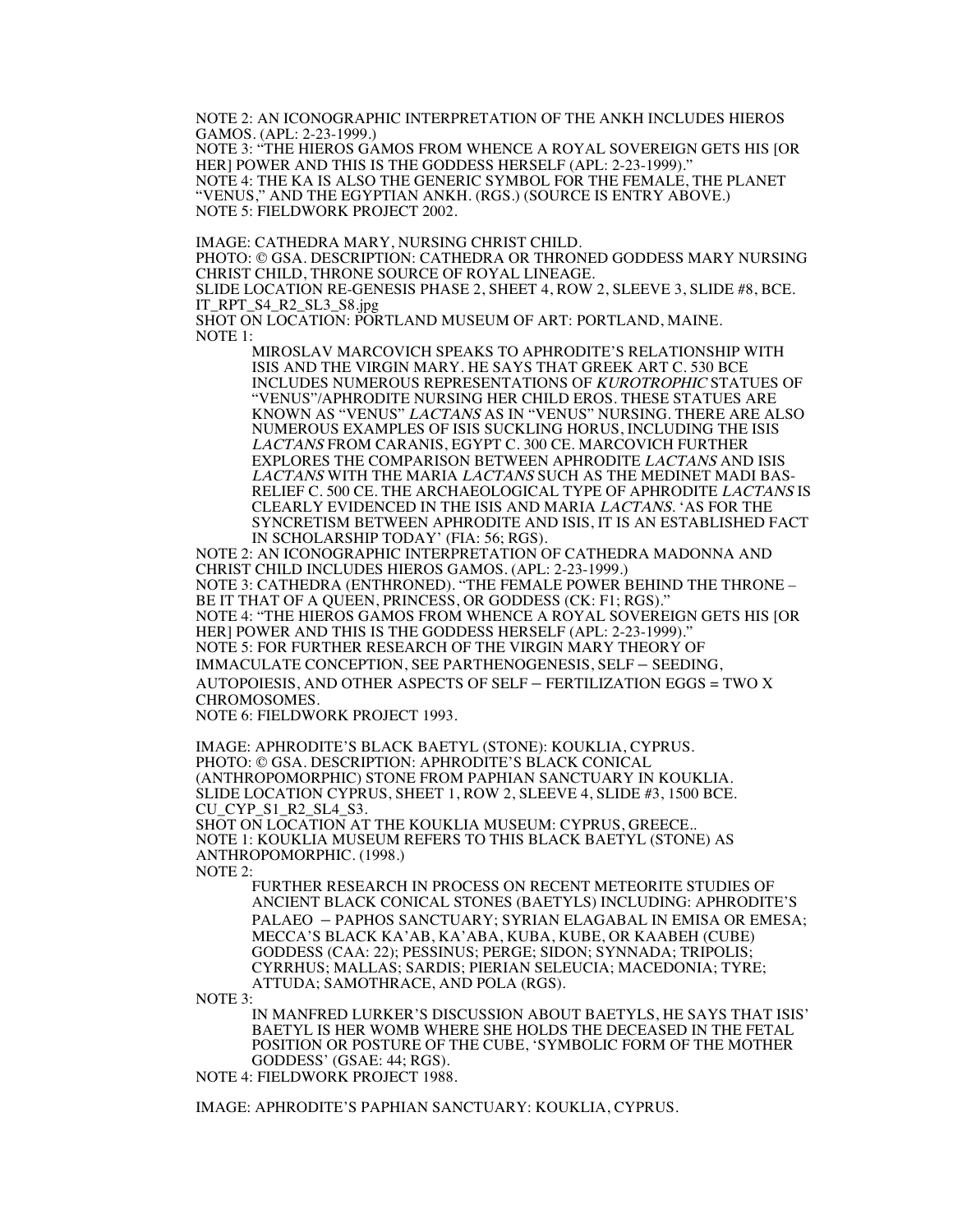PHOTO: © GSA. DESCRIPTION: ILLUSTRATION OF APHRODITE'S PAPHIAN SANCTUARY. SLIDE LOCATION CYPRUS, SHEET 1, ROW 3, SLEEVE 2, SLIDE #4, BCE. CU\_CYP\_S1\_R3\_SL2\_S4. SHOT ON LOCATION: KOUKLIA MUSEUM: KOUKLIA, CYPRUS. NOTE 1: FIELDWORK PROJECT 1988.

IMAGE: COIN OF APHRODITE'S BLACK TRIANGULAR (VULVA-SHAPE) BAETYL (STONE): PAPHIAN SANCTUARY, KOUKLIA, CYPRUS. PHOTO: © GSA. DESCRIPTION: COIN OF APHRODITE'S BLACK TRIANGULAR (VULVA-SHAPE) BAETYL (STONE), PAPHIAN SANCTUARY IN KOUKLIA, CYPRUS. (TRIANGLE/ANKH = FEMALE SIGN OF LIFE.) SLIDE LOCATION CYPRUS, SHEET 3, ROW 3, SLEEVE 2, SLIDE #8, 425 BCE CU\_CYP\_S3\_R3\_SL2\_S8. SHOT ON LOCATION: BRITISH MUSEUM: LONDON, ENGLAND. NOTE 1: "THE TRIANGLE AS THE [GENERATIVE] YONI (WOMB, VAGINA, VULVA; PLACE OF ORIGIN, BIRTH, AND REST) (MN: 78). NOTE 2: THE KA IS ALSO THE GENERIC SYMBOL FOR THE FEMALE, THE PLANET "VENUS," AND THE EGYPTIAN ANKH. (RGS.) NOTE 3: FOR FURTHER COIN SEARCHES SEE KEYWORDS: TRAIAN, VESPASIAN, DRUSUS, OR CARACALLA. NOTE 4: FIELDWORK PROJECT 2002.

IMAGE: CATHEDRA APHRODITE: CYPRUS. PHOTO: © GSA. DESCRIPTION: CATHEDRA GODDESSES APHRODITE FROM SANCTUARY OF ARTEMIS PARALIA AT LARNACA, CYPRUS. SLIDE LOCATION CYPRUS, SHEET 4, ROW 1, SLEEVE 5, SLIDE #37, 4<sup>TH</sup> c. BCE. CU CYP\_S4\_R1\_SL5\_S37. ON LOCATION: BRITISH MUSEUM: LONDON, ENGLAND. NOTE 1: AN ICONOGRAPHIC INTERPRETATION OF THE CATHEDRA (THRONE) GODDESS APHRODITE INCLUDES HIEROS GAMOS. (APL: 2-23-1999.) NOTE 2: "THE HIEROS GAMOS FROM WHENCE A ROYAL SOVEREIGN GETS HIS [OR HER] POWER AND THIS IS THE GODDESS HERSELF (APL: 2-23-1999).' NOTE 3: FIELDWORK PROJECT 1988.

IMAGE: CATHEDRA MOTHER GODDESS ASHERAH: TEL TAANACH, CANAANITE (NORTHERN ISRAEL.)

PHOTO: © GSA. DESCRIPTION: MOTHER GODDESS ASHERAH (OR ASTARTE) (GGL: 147) SEATED ON A CATHEDRA THRONE BETWEEN TWO LIONESSES. LOCATION TEL TAANACH.

SLIDE LOCATION, SHEET , ROW , SLEEVE , SLIDE #, BCE. ON LOCATION: ILLUSTRATION/IMAGE TBD.

 NOTE 1: ASHERAH WAS THE PROTOTYPICAL MOTHER GODDESS OF THE SEVENTY CANAANITE GODS AND KNOWN AS "QNYT 'LIM, 'PROCREATRESS OF THE GODS' OR ('UM L(M'): 'MOTHER OF THE GODS.'" (AMST: 47.)

 NOTE 2: GODDESS ASHERAH WAS WORSHIPED IN ISRAEL FROM THE DAYS OF THE FIRST SETTLEMENT IN CANAAN, AS THE HEBREWS HAD TAKEN OVER THE CULT [CULTURES] OF THIS GREAT MOTHER GODDESS FROM THE CANAANITES. (HG: 45.) NOTE 3: AN ICONOGRAPHIC INTERPRETATION OF THE CATHEDRA GODDESS INDICATES HIEROS GAMOS. (APL: 2-23-1999.)

NOTE 4: "THE HIEROS GAMOS FROM WHENCE A ROYAL SOVEREIGN GETS HIS [OR HER] POWER AND THIS IS THE GODDESS HERSELF (APL: 2-23-1999)." NOTE 5: FIELDWORK PROJECT. PHOTO NOTE: ILLUSTRATOR, CHRISI KARVONIDES.

IMAGE: APHRODITE AS HATHOR: LEMNOS, GREECE. PHOTO: © GSA. DESCRIPTION: APHRODITE IDENTIFIES AS HATHOR ON AN AMPHORA: LEMNOS, GREECE. SLIDE LOCATION CYPRUS, SHEET 4, ROW 3, SLEEVE 4, SLIDE #27, 600-550 BCE. CU\_CYP\_S4\_R3\_SL4\_S27. SHOT ON LOCATION: BRITISH MUSEUM: LONDON, ENGLAND. NOTE 1: AS EVIDENCED ON NUMEROUS STATUES AND AMPHORAE, APHRODITE IS ALSO AFFILIATED WITH EGYPTIAN HATHOR (RGS). (SOURCE: ENTRY ABOVE.) NOTE 2: FIELDWORK PROJECT 1988.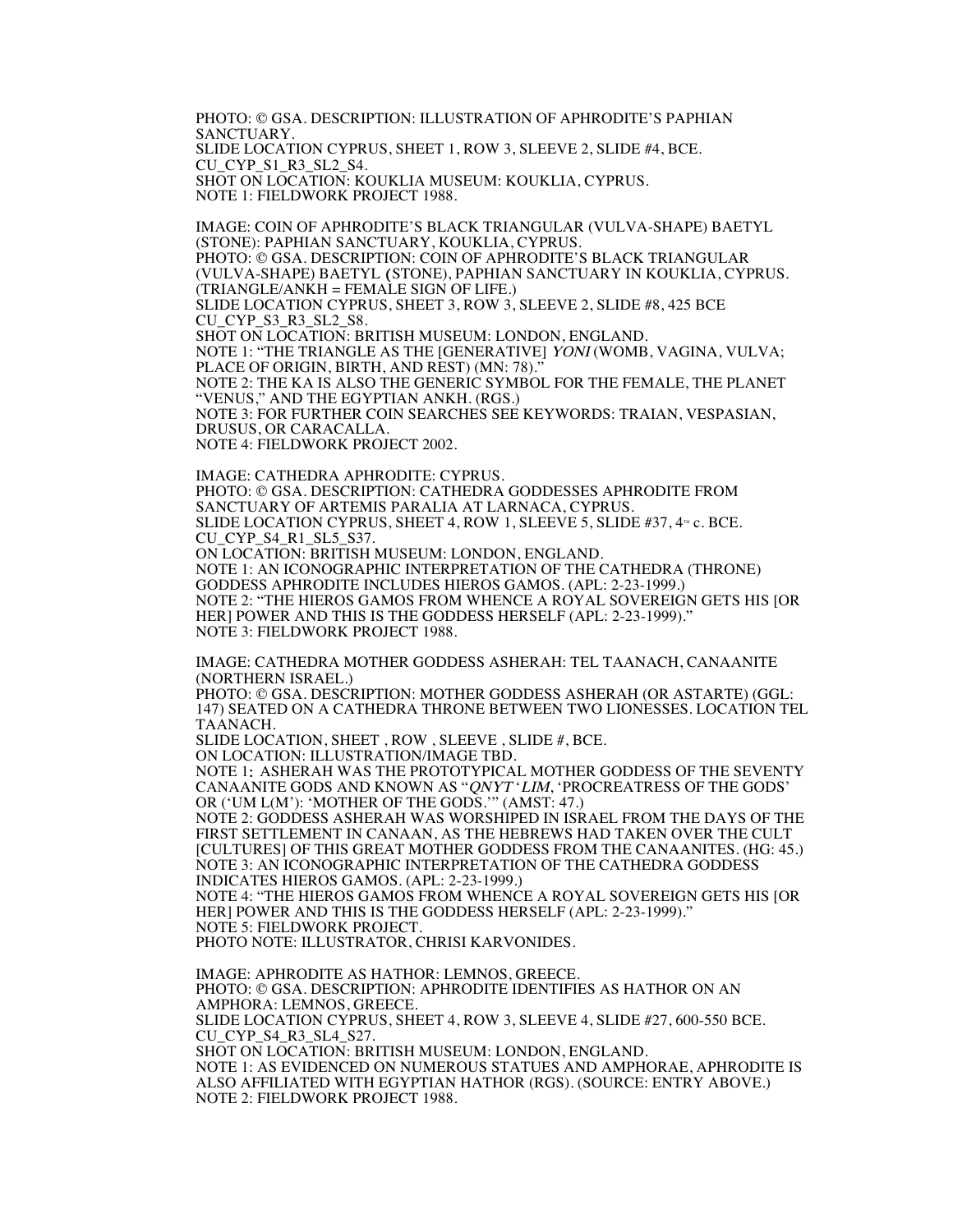IMAGE: CHARACTERISTIC HORNS OF CONSECRATION ON A BRONZE TABLET FROM PSYCHRO: CRETE, GREECE.

ILLUSTRATION © GSA. DESCRIPTION: CHARACTERISTIC HORNS OF

CONSECRATION ON BRONZE TABLET.

SLIDE LOCATION , SHEET , ROW, SLEEVE , SLIDE # , BCE.

SHOT ON LOCATION: IMAGE IN PROCESS.

NOTE 1: (MHE: FIG. 106, SEE SYMBOL SECTION AT END OF TEXT.) NOTE 2:

> GERTRUDE LEVY SUGGESTS THAT THE BULL IS THE ACTUAL EMBODIMENT OF THE EARTH'S FERTILITY AND HELD IN HIGH REGARD ALONG WITH HORNED ALTARS DATING BACK TO SUB-NEOLITHIC LEVELS (GOH: 229, N. 5; POM). DOROTHY CAMERON'S RESEARCH PROPOSES A UNIQUE GYNECOLOGICAL THEORY IN WHICH 'NEOLITHIC BULL HEADS AND HORNS OF CONSECRATION DIRECTLY RELATE TO THE FALLOPIAN TUBES AND UTERUS (SBDN: 12-13, 4-5)' (POM; TEG: 46-47; LOG: 265-6) (RGS: 15,000-12,000 BCE, LASCAUX CAVE).

PHOTO NOTE: ILLUSTRATOR, CHRISI KARVONIDES. \* PHOTO NOTE: \* FOR FURTHER GREEK HORNS OF CONSECRATION RESEARCH AND IMAGES:

RESOURCE: (MUSEUM ART RESOURCE.)

RESOURCE: (BRITISH MUSEUM: LONDON, ENGLAND.) RESOURCE: (ARCHAEOLOGY, ARCHITECTURE & ART.)

IMAGE: APHRODITE BATH: PAPHOS, CYPRUS. PHOTO: © GSA. DESCRIPTION: APHRODITE BATH, CYPRUS. SLIDE LOCATION, SHEET , ROW , SLEEVE , SLIDE # , BCE. SHOT ON LOCATION: PAPHOS DISTRICT, CYPRUS. NOTE 1: FIELDWORK PROJECT 1988. PHOTO NOTE: ILLUSTRATION ENHANCEMENT, CHRISI KARVONIDES.

IMAGE: OWL-EYED BIRD DEITY ON A BURIAL TOMB: ENKOMI, CYPRUS. PHOTO: © GSA. DESCRIPTION OF OWL-EYED BIRD DEITY (BA BIRD?) \* WITH INFANT FROM BURIAL TOMB 93: ENKOMI, CYPRUS. SLIDE LOCATION CYPRUS, SHEET 3, ROW 4, SLEEVE 3, SLIDE #1, 1450-1200 BCE. CU CYP S3\_R4\_SL3\_S1. SHOT ON LOCATION: BRITISH MUSEUM: LONDON, ENGLAND.

NOTE 1:

THE OWL BECAME AN EMBLEM OF THE UTERUS; IN EUROPE, ASIA, AND AFRICA THE OWL WAS ONE IN A FAMILY OF MATERNAL SYMBOLS, UTERINE IN NATURE, BOTH CONTAINING AND PROTECTIVE AND THEREFORE MUCH BELOVED. IN ADDITION TO SYMBOLIZING A LIVING AND NOURISHING FUNCTION, HOWEVER, THE OWL PRESIDES OVER THE CULT [CULTURE] OF THE DEAD. THE CYPRUS MADONNA BORROWS THE MAGIC MASK OF THE OWL, WITH ITS RENDERING BEAK, AND FLASHING EYE TO ILLUMINATE THE MOTHER GODDESS'S POWER OVER DEATH (LB: 46-47).

NOTE 2 RE. BA – BIRD OR BA – SOUL. \*

'IN A PARALLEL IMAGE,' THE PERSONAL BA – SOUL IS ONE'S SPIRIT SOUL THAT DURING THE DEATHING PROCESS MAY HOVER OR APPEAR AS A BIRD TO JOIN WITH THE KA SOUL, THE UNIVERSAL, GAIAN – LIFE – FORCE, THE GREAT MOTHER WHO BECKONS: 'BEHOLD I AM BEHIND THEE, I AM THY TEMPLE, THY MOTHER, FOREVER AND FOREVER.' TO DIE IS TO REUNITE WITH ONE'S KA (KG: 63, 67; MG: 245-46; RGS).

NOTE 3: FIELDWORK PROJECT 2002.

IMAGE: TWO OWL-EYED BIRD DEITIES: CYPRUS. PHOTO: © GSA. DESCRIPTION: TWO OWL-EYED BIRD DEITIES WITH HANDS UNDER BREASTS. SLIDE LOCATION CYPRUS, SHEET 3, ROW 4, SLEEVE 4, SLIDE #2, 1450-1200 BCE. CU\_CYP\_S3\_R4\_SL4\_S2. SHOT ON LOCATION: BRITISH MUSEUM: LONDON, ENGLAND. NOTE 1: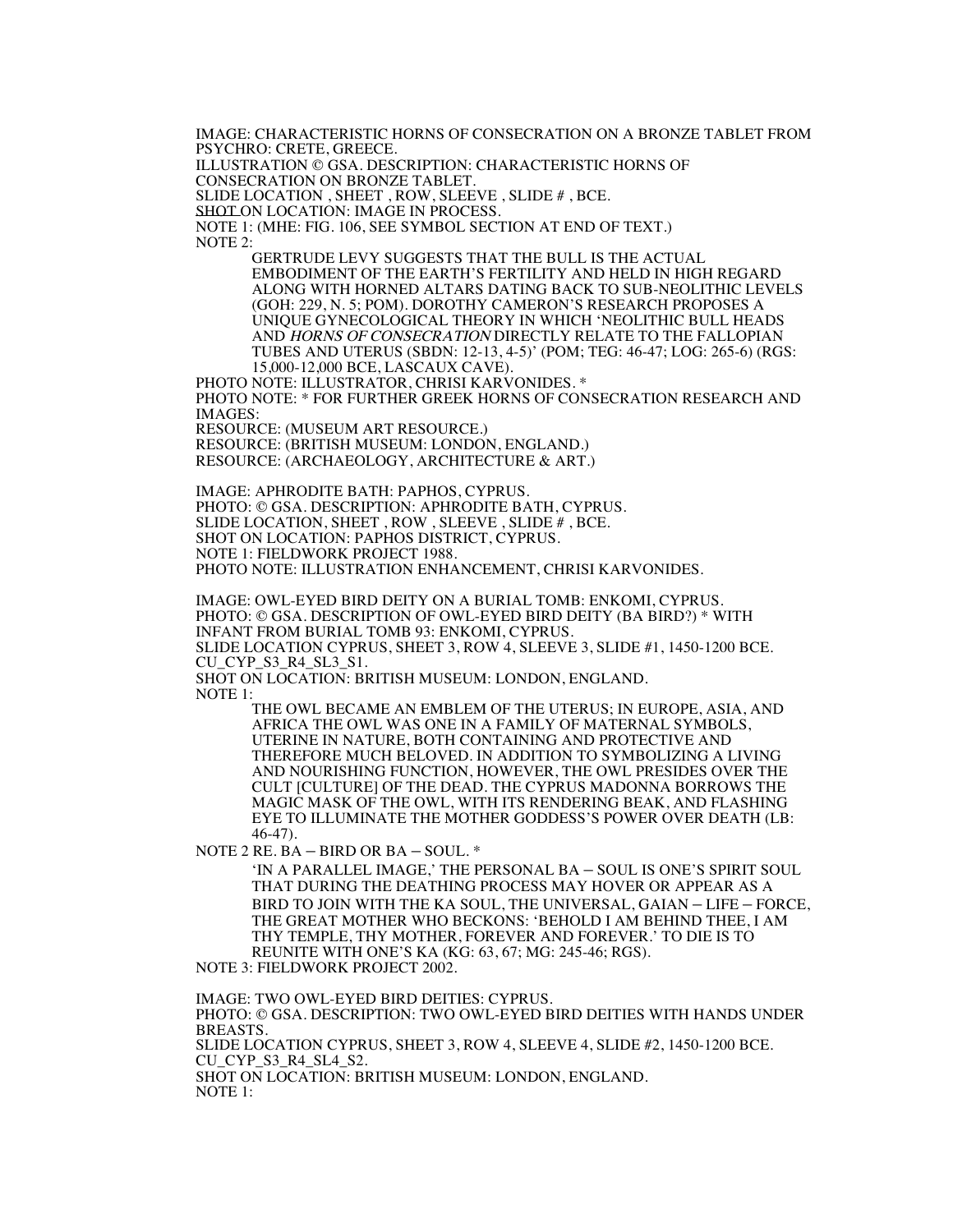THE OWL BECAME AN EMBLEM OF THE UTERUS: IN EUROPE, ASIA, AND AFRICA THE OWL WAS ONE IN A FAMILY OF MATERNAL SYMBOLS, UTERINE IN NATURE, BOTH CONTAINING AND PROTECTIVE AND THEREFORE MUCH BELOVED. IN ADDITION TO SYMBOLIZING A LIVING AND NOURISHING FUNCTION, HOWEVER, THE OWL PRESIDES OVER THE CULT [CULTURE] OF THE DEAD. THE CYPRUS MADONNA BORROWS THE MAGIC MASK OF THE OWL, WITH ITS RENDERING BEAK, AND FLASHING EYE TO ILLUMINATE THE MOTHER GODDESS'S POWER OVER DEATH (LB: 47 FIG. 47).

NOTE 2: FIELDWORK PROJECT 2002.

IMAGE: CATHEDRA BIRD (BA – BIRD?) \* DEITY: VINCA, CENTRAL BALKANS. PHOTO: © GSA. DESCRIPTION OF CATHEDRA DEITY WITH SCHEMATIZED SNAKE/BIRD MASKS: VINCA (CENTRAL BALKANS). HOLES NOTED ON EARS, SHOULDERS, AND ELBOWS FOR POSSIBLE DECORATIVE OR RITUAL ITEMS. SLIDE LOCATION NEAR EAST, SHEET 6A, ROW 4, SLEEVE 3, SLIDE #32, c. 4500-4000 BCE.

CU\_NEA\_S6A\_R4\_SL1\_S32.jpg

SHOT ON LOCATION: BRITISH MUSEUM: LONDON, ENGLAND.

NOTE 1 RE. BA – BIRD OR BA – SOUL. \*

'IN A PARALLEL IMAGE,' THE PERSONAL BA – SOUL IS ONE'S SPIRIT SOUL THAT DURING THE DEATHING PROCESS MAY HOVER OR APPEAR AS A BIRD TO JOIN WITH THE KA SOUL, THE UNIVERSAL, GAIAN – LIFE – FORCE, THE GREAT MOTHER WHO BECKONS: 'BEHOLD I AM BEHIND THEE, I AM THY TEMPLE, THY MOTHER, FOREVER AND FOREVER.' TO DIE IS TO REUNITE WITH ONE'S KA (KG: 63, 67; MG: 245-46; RGS).

NOTE 2: AN ICONOGRAPHIC INTERPRETATION OF THE CATHEDRA BIRD DEITY INCLUDES HIEROS GAMOS. (APL: 2-23-1999.)

NOTE 3: "THE HIEROS GAMOS FROM WHENCE A ROYAL SOVEREIGN GETS HIS [OR HER] POWER AND THIS IS THE GODDESS HERSELF (APL: 2-23-1999)." NOTE 4: FIELDWORK PROJECT 1998-2002.

PHOTO NOTE: FOR FURTHER IMAGES OF VINCA (CENTRAL BALKANS) SIGNS AND SYMBOLS, SEE GOOGLE IMAGES AND USE PHRASE: "JELA TRANSYLVANIA NEOLITHIC SIGN."

IMAGE: CATHEDRA BIRD (BA – BIRD?) \* DEITY: VINCA, CENTRAL BALKANS. PHOTO: © GSA. DESCRIPTION: CATHEDRA DEITY WITH SCHEMATIZED SNAKE/BIRD MASKS: VINCA (CENTRAL BALKANS). HOLES NOTED ON EARS, SHOULDERS, AND ELBOWS FOR POSSIBLE DECORATIVE OR RITUAL ITEMS.

SLIDE LOCATION NEAR EAST, SHEET 6A, ROW 4, SLEEVE 1, SLIDE #32, C. 4500-4000 CU\_NEA\_S6A\_R4\_SL1\_S32.jpg

SHOT ON LOCATION: BRITISH MUSEUM: LONDON, ENGLAND. ENHANCE. NOTE 1 RE. BA – BIRD OR BA – SOUL. \*

'IN A PARALLEL IMAGE,' THE PERSONAL BA – SOUL IS ONE'S SPIRIT SOUL THAT DURING THE DEATHING PROCESS MAY HOVER OR APPEAR AS A BIRD TO JOIN WITH THE KA SOUL, THE UNIVERSAL, GAIAN – LIFE – FORCE, THE GREAT MOTHER WHO BECKONS: 'BEHOLD I AM BEHIND THEE, I AM THY TEMPLE, THY MOTHER, FOREVER AND FOREVER.' TO DIE IS TO REUNITE WITH ONE'S KA (KG: 63, 67; MG: 245-46; RGS).

NOTE 2: AN ICONOGRAPHIC INTERPRETATION OF THE CATHEDRA BIRD DEITY INCLUDES HIEROS GAMOS. (APL: 2-23-1999.) NOTE 3: "THE HIEROS GAMOS FROM WHENCE A ROYAL SOVEREIGN GETS HIS [OR

HER] POWER AND THIS IS THE GODDESS HERSELF (APL: 2-23-1999)."

NOTE 4: FIELDWORK PROJECT 1998-2002.

PHOTO NOTE: ILLUSTRATION ENHANCEMENT, CHRISI KARVONIDES. PHOTO NOTE: FOR FURTHER IMAGES OF VINCA (CENTRAL BALKANS) SIGNS AND SYMBOLS, SEE GOOGLE IMAGES AND USE PHRASE: "JELA TRANSYLVANIA NEOLITHIC SIGN."

IMAGE: GREEK–ROMAN APHRODITE OF APHRODISIAS TEMPLE: (ANATOLIA) TURKEY.

PHOTO: © GSA. DESCRIPTION: REMAINS OF THE GREEK/ROMAN APHRODITE OF APHRODISIAS TEMPLE, (ANATOLIA) TURKEY.